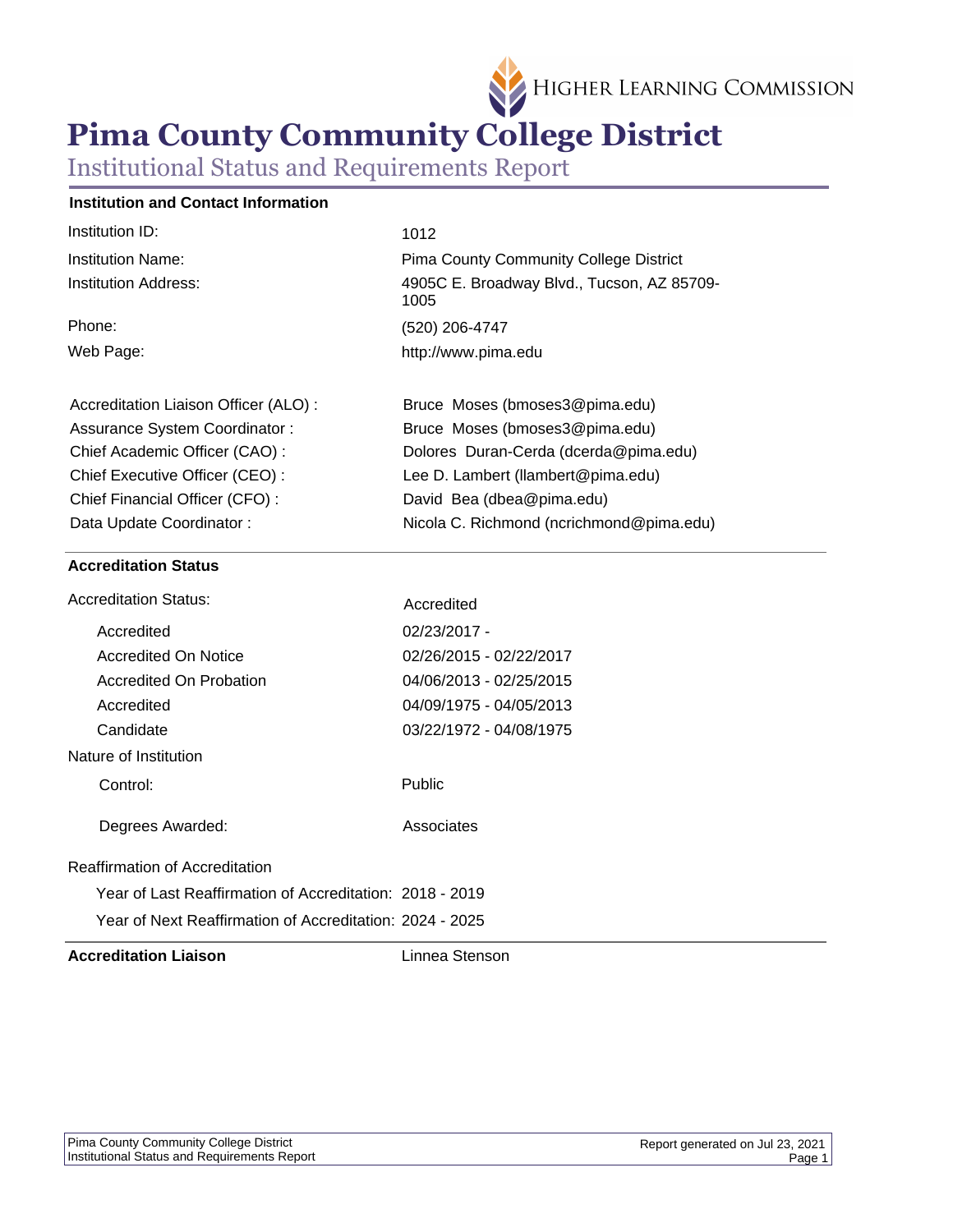# **Accreditation Stipulations**

General:

The institution is approved at the following program level(s): Associate's

The institution is not approved at the following program level(s): Bachelor's, Master's, Specialist, Doctoral

Any new program(s) may require prior HLC approval. See HLC*'*s Institutional Change policy (INST.F.20.040) and related procedures prior to implementing academic program changes.

#### Additional Location:

Prior HLC approval required.

Distance and Correspondence Courses and Programs:

Approved for distance education courses and programs. The institution has not been approved for correspondence education.

#### **Accreditation Events**

Accreditation Pathway: Standard Pathway, Year 6

Upcoming Events:

Comprehensive Evaluation: 2024 - 2025

The team should review that the institution has completed its plan to come into compliance with the faculty qualification requirement.

In-process Events:

# **Monitoring**

Upcoming Events:

In-process Events:

Interim Report: 6/1/2021

A report on the Assessment of General Education, Course, and Program Learning Outcomes; Faculty Participation; and Integration of Assessment and Program Review results into the Budgeting Processes (3B, 4A, 4B, 5C).

Interim Report: 6/1/2021

A report on the Correction of Concerns Identified in the 2017 Audit from the Arizona Auditor General: Financial Reporting, Student Financial Assistance Cluster, TRIO Cluster, Information Technology, and Purchasing Controls (Federal Compliance, 2A, 5A).

#### **Institutional Data**

### **Educational Programs Offered**

Pima County Community College District Institutional Status and Requirements Report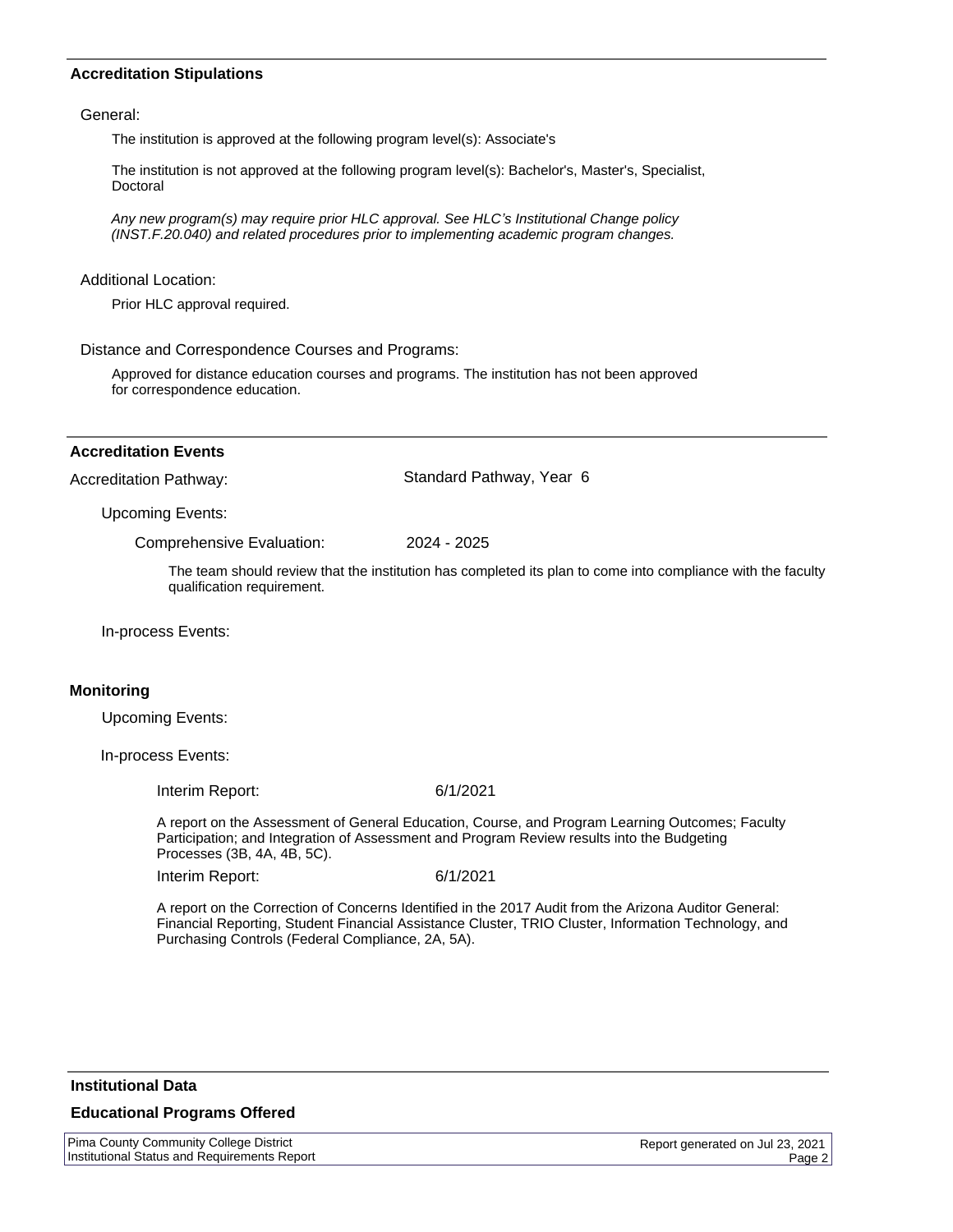| Undergraduate<br><b>Associate Degrees</b> | 52 |
|-------------------------------------------|----|
| Baccalaureate Degrees                     |    |
| Graduate                                  |    |
| Master's Degrees                          |    |
| Specialist Degrees                        | O  |
| <b>Doctoral Degrees</b>                   |    |
| <b>Certificates</b>                       |    |

### **Extended Operations**

# **Branch Campuses**

Community Campus, 401 North Bonita Ave, Tucson, AZ, 85709-5000 Desert Vista Campus, 5901 South Calle Santa Cruz, Tucson, AZ, 85709-6000 Downtown Campus, 1255 North Stone Ave., Tucson, AZ, 85709-3000 East Campus, 8181 East Irvington Rd., Tucson, AZ, 85709-7000 Northwest Campus, 7600 North Shannon Road, Tucson, AZ, 85709-7200 West Campus, 2202 West Anklam Rd, Tucson, AZ, 85709-0001

# **Additional Locations**

Amphi Land Lab, 450 E. Wetmore Road, Tucson, AZ, 85705 - Active Andrada Polytechnic High School, 12960 S. Houghton Road, Tucson, AZ, 85747 - Active Arizona Department of Corrections Rehabilitation and Reentry, 6911 N. BDI Blvd., Douglas, AZ, 85607 - Active Arizona State Prison Complex-Tuscon, 10000 South Wilmot Road, Tucson, AZ, 85734 - Active Aviation Technology Center, 7211 South Park Avenue, Tucson, AZ, 85709-6185 - Active Canyon del Oro HS, 25 W. Calle Concordia, Oro Valley, AZ, 85704 - Active Casino Del Sol Resort, 5655 W. Valencia Road, Tucson, AZ, 85757 - Active Catalina High School, 3546 East Pima Street, Tucson, AZ, 85716 - Active Central Arizona Vocational Institute of Technology, 1789 W. Coolidge Avenue, Coolidge, AZ, 85128 - Active Davis-Monthan Air Force Base, 5355 E Granite St, Blg 2441, Suite 130, Tucson, AZ, 85709-3009 - Active Desert View High School, 4101 E. Valencia Rd., Tucson, AZ, 85706 - Active District Support Service Center/Maintenance and Services (M&S), 6680 South Country Club Road, Tucson, AZ, 85709-6185 - Active East Valley Institute of Technology, 1601 Main Street, Mesa, AZ, 85201 - Active El-Rio Community Health Center, 839 W. Congress, Tucson, AZ, 85747 - Active Federal Bureau of Prison Federal Correctional Complex, 8901 South Wilmot Road, Tucson, AZ, 85756 - Active Golder Ranch Fire District Training Facility, 3855 E. Golder Ranch Drive, Tucson, AZ, 85739 - Active Ironwood Ridge HS, 2475 W Naranja Drive, Oro Valley, AZ, 85742 - Active JTED at Camino Seco, 8727 E. 22nd Street, Tucson, AZ, 85710 - Active JTED at Master Pieces, 2855 W. Master Pieces Dr., Tucson, AZ, 85741 - Active Marana High School, 12000 W. Emigh Rd., Tucson, AZ, 85743 - Active Mountain View High School, 3901 W. Linda Vista Blvd., Tucson, AZ, 85742 - Active Northwest Fire District Training Center, 5125 West Camino de Fuego, Tucson, AZ, 85743 - Active Pascua Yaqui Tribal Nation, 7465 S. Camino Benem, Tucson, AZ, 85757 - Active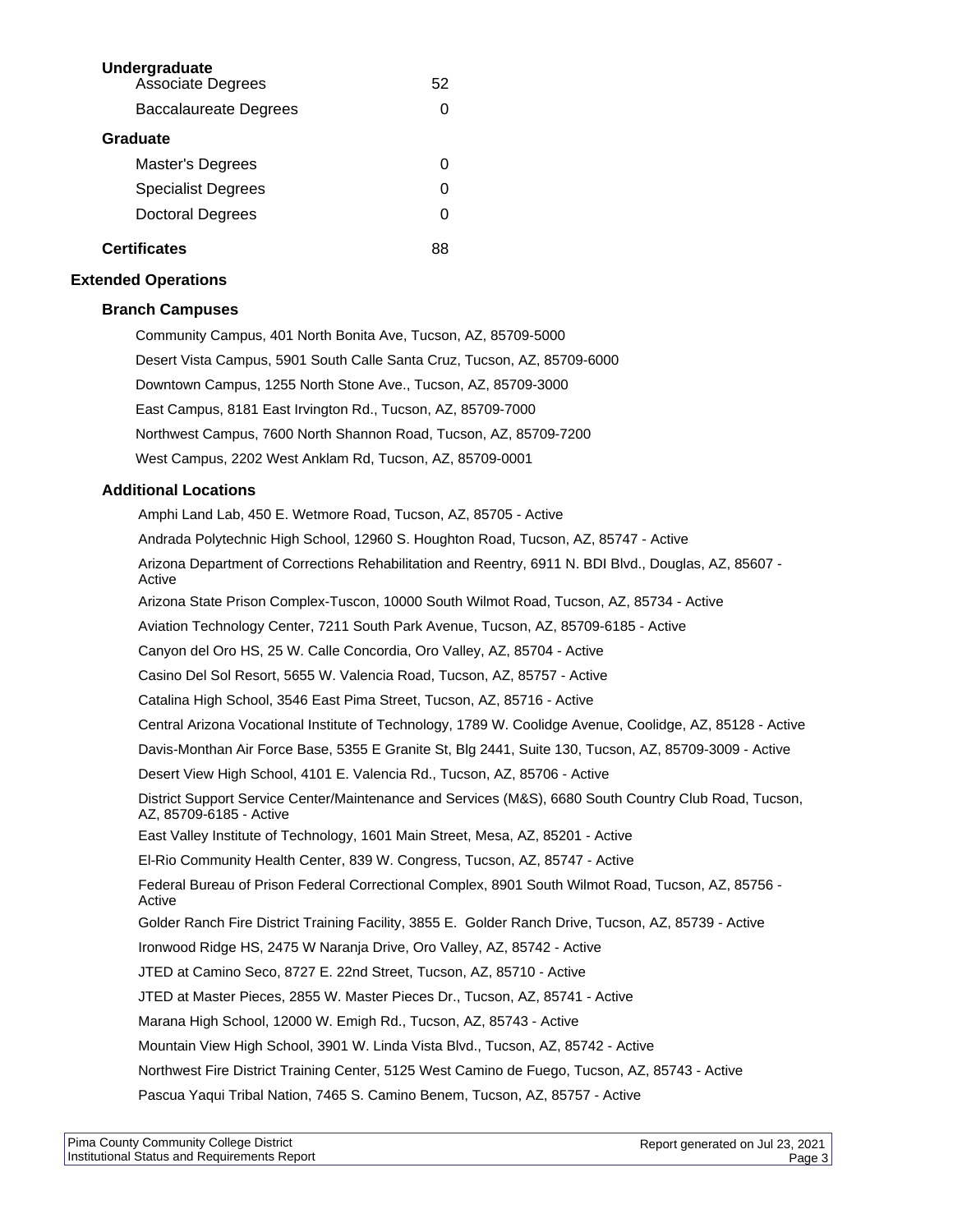Pima Community College 29th St. Coalition Center, 4355 East Calle Aurora, Tucson, AZ, 85711 - Active Pima County Sheriff's Department Training Center, 1250 W. Silverlake Rd., Tucson, AZ, 85713 - Active Pueblo Magnet High School, 3500 S. 12th Ave., Tucson, AZ, 85713 - Active Rio Rico High School, 590 Camino Lito Galindo, Rio Rico, AZ, 85648 - Active Rural Metro Fire Dept. Operations, 3759 N. Commerce Drive, Tucson, AZ, 85705 - Active Sahuarita High School, 350 W. Sahuarita Rd., Sahuarita, AZ, 85629 - Active Santa Cruz Center, 2021 North Grand Avenue, Nogales, AZ, 85621 - Active Santa Rita High School, 3951 S Pantano Rd., Tucson, AZ, 85730 - Active Sunnyside High School, 1725 E. Bilby Rd., Tucson, AZ, 85706 - Active Tucson High Magnet School, 400 N. 2nd Ave., Tucson, AZ, 85705 - Active Tucson Public Safety Academy, 10001 South Wilmot Road, Tucson, AZ, 85756 - Active Western Maricopa Education Center (West-MEC), 1617 W. Williams Drive, Phoenix, AZ, 85027 - Active

#### **Distance Delivery**

The stipulation regarding Distance and Correspondence Courses and Programs under the heading Accreditation Stipulations identifies the approval level regarding the institution's offerings. HLC does not display information regarding each distance education offering at an institution.

#### **Correspondence Education**

The stipulation regarding Distance and Correspondence Courses and Programs under the heading Accreditation Stipulations identifies the approval level regarding the institution's offerings. HLC does not display information regarding each distance education offering at an institution.

#### **Contractual Arrangements**

13.0101 Education, General - Associate - Elementary Education - AA - Embanet-Compass Knowledge Group Inc. (Pearson)

13.1099 Special Education and Teaching, Other - Certificate - Special Education Mild-Moderate Disabilities Certification - Post Degree Certification - Embanet-Compass Knowledge Group Inc. (Pearson)

13.1099 Special Education and Teaching, Other - Certificate - Special Education Mild-Moderate Disabilities Certification for Certified Teachers - Post Degree Certification - Embanet-Compass Knowledge Group Inc. (Pearson)

13.1202 Elementary Education and Teaching - Certificate - Elementary Certification - Post Degree Certification - Embanet-Compass Knowledge Group Inc. (Pearson)

13.1205 Secondary Education and Teaching - Certificate - Secondary Certification - Post Degree Certification - Embanet-Compass Knowledge Group Inc. (Pearson)

13.1210 Early Childhood Education and Teaching - Associate - Early Childhood Education - AA - Embanet-Compass Knowledge Group Inc. (Pearson)

13.1210 Early Childhood Education and Teaching - Associate - Early Childhood Studies - AAS - Embanet-Compass Knowledge Group Inc. (Pearson)

13.1210 Early Childhood Education and Teaching - Certificate - Early Childhood Assistant Educator - Certificate - Embanet-Compass Knowledge Group Inc. (Pearson)

| <b>Pima County Community College District</b> |  |
|-----------------------------------------------|--|
| Institutional Status and Requirements Report  |  |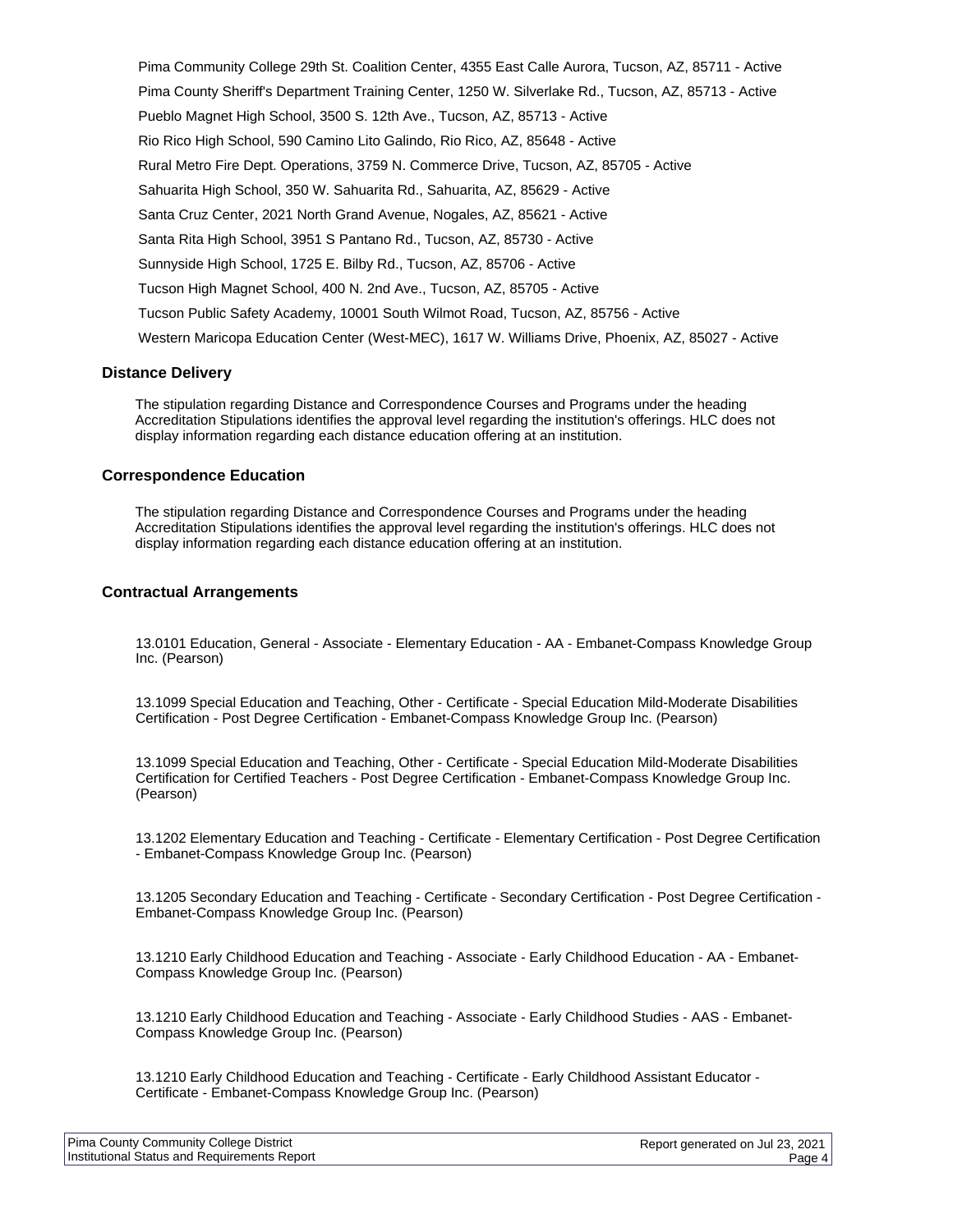24.0101 Liberal Arts and Sciences/Liberal Studies - Associate - Liberal Arts - AA (English Pathway) - Embanet-Compass Knowledge Group Inc. (Pearson)

24.0101 Liberal Arts and Sciences/Liberal Studies - Associate - Liberal Arts - AA (General Pathway) - Embanet-Compass Knowledge Group Inc. (Pearson)

24.0101 Liberal Arts and Sciences/Liberal Studies - Associate - Liberal Arts - AA (History Pathway) - Embanet-Compass Knowledge Group Inc. (Pearson)

24.0102 General Studies - Associate - General Studies - AGS - Embanet-Compass Knowledge Group Inc. (Pearson)

51.0707 Health Information/Medical Records Technology/Technician - Associate - Health Information Technology - AAS - Embanet-Compass Knowledge Group Inc. (Pearson)

51.0713 Medical Insurance Coding Specialist/Coder - Certificate - Medical Billing and Coding Certificate - Embanet-Compass Knowledge Group Inc. (Pearson)

52.0101 Business/Commerce, General - Associate - Business - AAS - Embanet-Compass Knowledge Group Inc. (Pearson)

52.0101 Business/Commerce, General - Associate - Business Admin - ABUS - Embanet-Compass Knowledge Group Inc. (Pearson)

52.0201 Business Administration and Management, General - Certificate - Advanced Business Certificate - Embanet-Compass Knowledge Group Inc. (Pearson)

52.0201 Business Administration and Management, General - Certificate - Basic Business Certificate - Embanet-Compass Knowledge Group Inc. (Pearson)

52.0203 Logistics, Materials, and Supply Chain Management - Associate - Logistics and Supply Chain Management - AAS - Embanet-Compass Knowledge Group Inc. (Pearson)

52.0203 Logistics, Materials, and Supply Chain Management - Certificate - Basic Logistics and Supply Chain Management Certificate - Embanet-Compass Knowledge Group Inc. (Pearson)

52.0301 Accounting - Certificate - Accounting: Bookkeeping Certificate - Embanet-Compass Knowledge Group Inc. (Pearson)

52.1001 Human Resources Management/Personnel Administration, General - Certificate - Human Resources Certificate - Embanet-Compass Knowledge Group Inc. (Pearson)

#### **Non-Financial Indicators**

#### **Financial Indicators**

#### **Other Accreditors**

**Agency End Date (If Applicable)**

Accreditation Commission for Education in Nursing (ACEN) - Good Standing Associate's in Nursing

| <b>Pima County Community College District</b> |
|-----------------------------------------------|
| Institutional Status and Requirements Report  |

Report generated on Jul 23, 2021 Page 5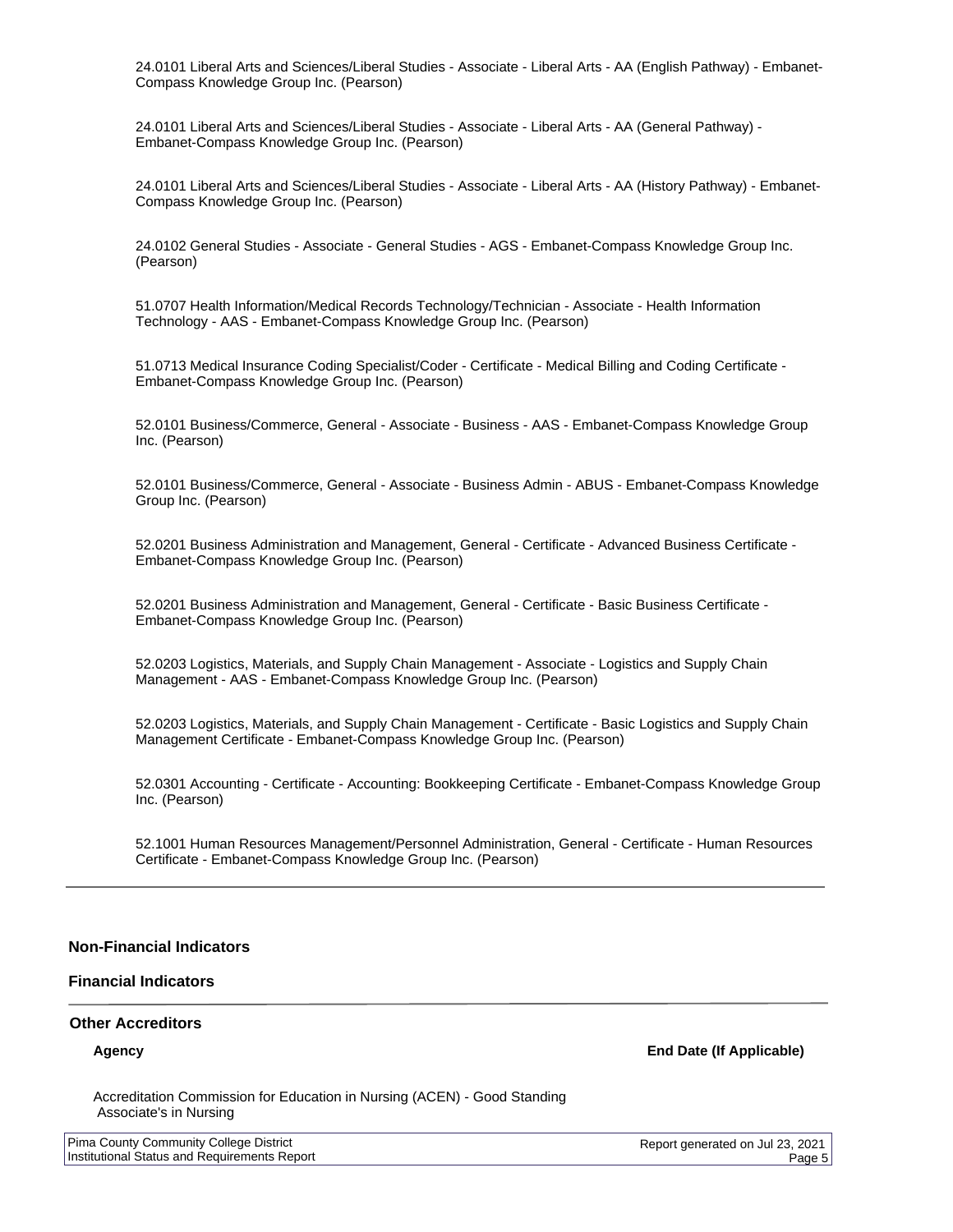Accreditation Council for Occupational Therapy Education (ACOTE) - Good Standing OTA

Joint Review Committee on Education in Radiologic Technology (JRCERT) - Good **Standing** Radiography Program

# **History**

5/3/2021 - Institutional Change: Change in Clock or Credit Hours, Request Approved. Request for approval to increase the credit hours for the Basic Social Services Certificate from 18 to 24 credit hours, CIP 44.0799.

5/3/2021 - Institutional Change: Change in Clock or Credit Hours, Request Approved. Request for approval to to change the content and decrease the credit hours from 30-17 for the Special Education Mild-Moderate Disabilities Certification for Certified Teachers - Post-Degree Certificate for Direct Employment, CIP 13.1099.

5/3/2021 - Institutional Change: Location, Request Approved. Request to open an additional location: Arizona Department of Corrections Rehabilitation and Reentry, 6911 N. Douglas, AZ 85607. Opens 2/1/2021

12/14/2020 - Institutional Change: Location, Request Approved. Request to open an additional location: Pima County Sheriff's Department Training Center, 1250 W. Silverlake Rd., Tucson, AZ 85713

9/14/2020 - Institutional Change: Location, Request Approved. Request to open 2 additional locations: 1) Pueblo Magnet High School, 3500 S. 12th Ave., Tucson, AZ 85713; and 2) Tucson Magnet High School, 400 N. 2nd Ave., Tucson, AZ 85705. Locations opens January 2021.

9/14/2020 - Institutional Change: Location, Request Approved. Request to open three additional locations: 1) Rio Rico HS, 590 Camino Lito Galindo, Rio Rico 85648; 2) Mountain View HS, 3901 W. Linda Vista Blvd., Tucson, AZ 85742; and 3) Sahuarita HS, 350 W. Sahuarita, AZ 85629. Locations open: 8/1//2020.

6/22/2020 - Institutional Change: Program, . Request for approval to offer the Associate of Applied Science in Automated Industrial Technology for Direct Employment.

5/4/2020 - Institutional Change: Location, Request Approved. Request to open two additional locations: 1)Canyon del Oro HS, 25 W. Calle Concordia, Oro Valley, AZ 85704; and 2)Ironwood Ridge HS, 2475 W. Naranja Drive, Oro Valley, AZ 85742. Locations open 8/20/2020.

9/9/2019 - Institutional Change: Program, Request Approved. Request for approval to offer the Associate of Applied Science in Automated Industrial Technology for Direct Employment.

9/9/2019 - Institutional Change: Program, Request Approved. Request for approval to the Associate of Applied Science in Surgical Technology.

7/29/2019 - Institutional Change: Program, Request Approved. Request for approval to offer the Associate of Applied Science in Cyber Security, CIP code:11.1003.

7/29/2019 - Institutional Change: Program, Request Approved. Request for approval to offer the Hospitality Leadership - Associate of Applied Science for Direct Employment and Transfer.

6/3/2019 - Institutional Change: Location, Request Approved. Request to open an additional location: Catalina High School, 3546 East Pima Street, Tucson, AZ 85716.

4/15/2019 - Standard Comprehensive Evaluation, Interim Report Requested.

2/8/2019 - Multi Campus Visit, . Northwest Campus, Community Campus, Downtown Campus

1/14/2019 - Institutional Change: Location, Request Approved. Request to open 2 additional locations: Amphi Land Lab, 450 E. Wetmore Road, Tucson, AZ 85705; and East Valley Institute of Technology, 1601 W. Main Street, Mesa, AZ 85705. Locations open: 1/17/2019.

4/30/2018 - Institutional Change: Location, Request Approved. Request to open an additional location: Santa Cruz Center, 2021 North Grand Avenue, Nogales, AZ 85621. Location opens: 8/22/18.

3/26/2018 - Institutional Change: Correspondence, Request Denied. Request to initiate Correspondence Education to offer a Customer Service Certificate program.

11/7/2017 - Multi Location Visit, Report Accepted. Casino Del Sol Resort, Tucson Public Safety Academy, Davis-Monthan Air Force Base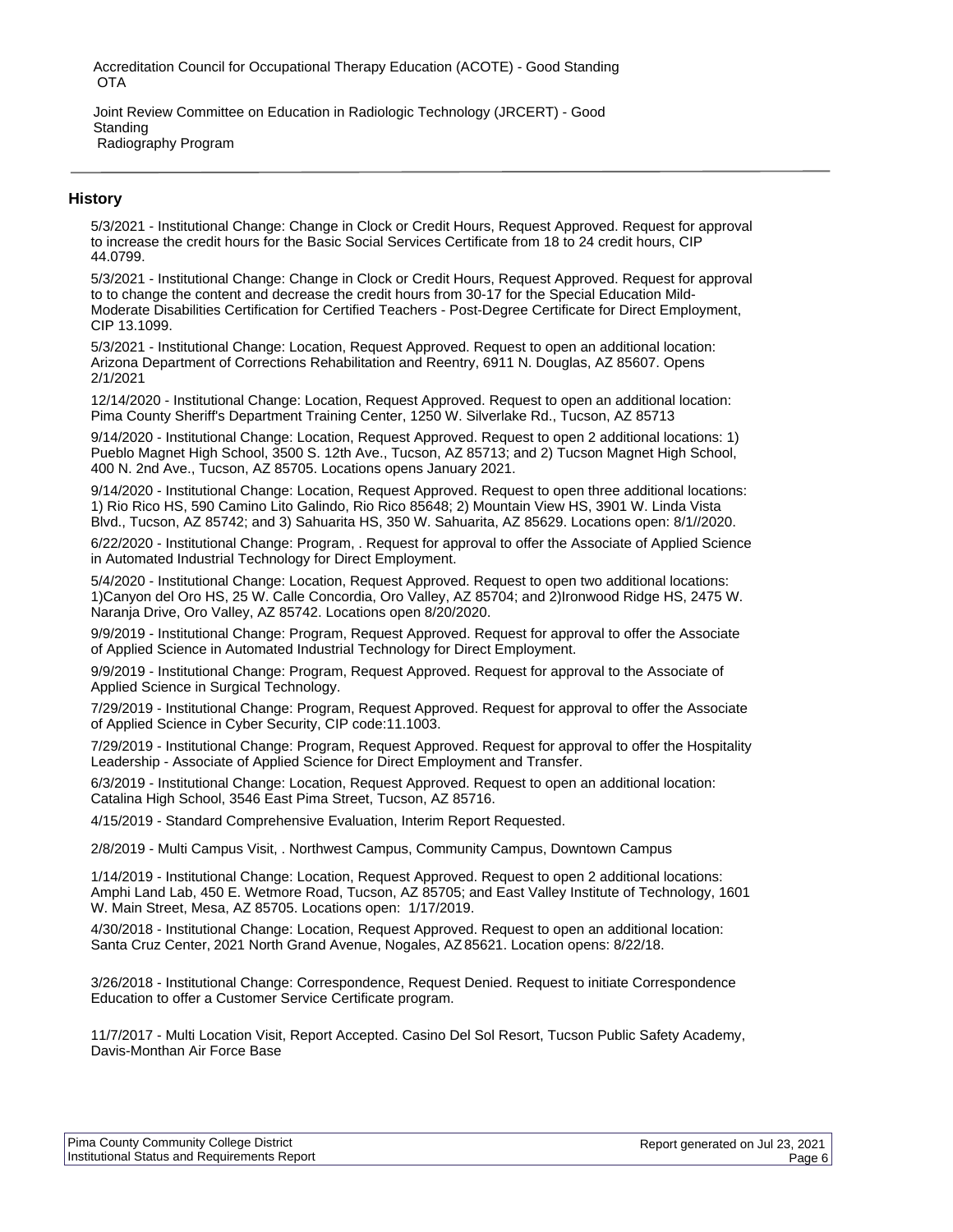7/31/2017 - Institutional Change: Location, Request Approved. Request to open three additional locations: 1) Andrada Polytechnic High School, 12960 S. Houghton Road, Tuscon, AZ 85747. Location opens: 8/1/2017.

2) Central Arizona Vocational Institute of Technology, 1789 W. Coolidge Avenue, Coolidge, AZ 85128. Location opens: 8/1/2017.

3) Western Maricopa Education Center (West-MEC), 1617 W. Williams Drive, Phoenix, AZ 85027. Location opens: 8/1/2017.

7/31/2017 - Institutional Change: Location, Request Approved. Request to open three additional locations: 1) Marana High School, 12000 W. Emigh Rd, Tuscon, AZ 85743. Location opened: 1/1/2017.

2) JTED at Master Pieces, 2855 W. Master Pieces Dr., Tuscon, AZ 85741. Location opened: 1/1/2017.

3) JTED at Camino Seco, 8727 E. 22nd St., Tuscon, AZ 85710. Location opened: 1/1/2017.

7/31/2017 - Institutional Change: Location, Request Approved. Request to open three additional locations: 1) Rural Metro Fire Dept Operations, 3759 N. Commerce Dr., Tuscon, AZ 85705. Location opens: 6/1/2017. 2) Golder Ranch Fire District Training Facility, 3885 E. Golder Ranch Drive, Tuscon, AZ 85739. Location opens: 6/1/2017.

3) Northwest Fire District Training Center, 5125 West Camino de Fuego, Tuscon, AZ 85743. Location opens: 6/1/2017.

7/31/2017 - Institutional Change: Location, Request Approved. Request to open three additional locations:

1) Sunnyside High School, 1725 E. Bilby Rd., Tuscon, AZ 85706. Location opens: 8/1/2017.

2) Desert View High School, 4101 E Valencia Rd., Tuscon, AZ 85706. Location opens: 8/1/2017.

3) Santa Rita High School, 3951 S Pantano Rd., Tuscon, AZ 85730. Location opens: 8/1/2017.

7/31/2017 - Institutional Change: Location, Request Approved. Request to open two additional locations: 1) Pascua Yaqui Tribal Nation, 7465 S. Camino Benem, Tuscon, AZ 85757. Location opens: 5/1/2017. 2) El-Rio Community Health Center, 839 W. Congress, Tuscon, AZ 85747. Location opens: 5/1/2017.

2/24/2017 - Sanctions Notice, Remove Notice.

10/31/2016 - Institutional Change: Location, Request Approved. Request to open an additional location: Casino Del Sol Resort, 5655 W. Valencia Road, Tuscon, AZ 85757. Location opens: 10/1/2016.

10/28/2016 - Additional Location Confirmation, Confirmed. Aviation Technology Center

6/27/2016 - Institutional Change: Location, Request Approved. Request to open three additional locations: 1) Aviation Technology Center, 7211 South Park Avenue, Tucson, AZ 85709-6185. Location opens: 5/1/2016.

2) District Support Service Center/Maintenance and Services (M&S), 6680 South Country Club Road, Tucson, AZ 85709-6185. Location opens: 5/1/2016.

3) Tucson Public Safety Academy, 10001 South Wilmot Road, Tucson, AZ 85756. Location opens: 5/1/2016.

6/27/2016 - Institutional Change: Location, Request Approved. Request to open two additional locations: 1) Arizona State Prison Complex-Tuscon, 10000 South Wilmot Road, Tuscon, AZ 85734. Location opens: 5/1/2016.

2) Federal Bureau of Prison Federal Correctional Complex, 8901 South Wilmot Road, Tuscon, AZ 85756. Location opens: 5/1/2016.

2/26/2015 - Sanctions Probation, Place on Notice.

8/6/2013 - Monitoring, Interim Report, . A monitoring report no later than August 1, 2013, outlining a plan by which the College will establish conformity with Assumed Practices A.4 and B.2.c by July 2014.

8/6/2013 - Staff Action, Monitoring report accepted. A monitoring report no later than August 1, 2013, outlining a plan by which the College will establish conformity with Assumed Practices A.4 and B.2.c by July 2014.

7/29/2013 - Additional Location Confirmation, Confirmed. Pima Community College 29th St. Coalition **Center** 

4/6/2013 - Advisory Visit, Place on Probation.

1/28/2013 - Staff Action, Monitoring report accepted. A report on Assessment of Student Learning.

1/18/2013 - Desk Review, Additional Location Added. Approved the additional location in Tucson, AZ

12/20/2010 - Continued Accreditation, Accreditation continued.

12/20/2010 - Continued Accreditation, Monitoring report required. 1/15/13: A report on Assessment of Student Learning.

2/20/2006 - Institutional Change: Distance Delivery, Desk Review. SAS/OP Distance Education Reconciliation Project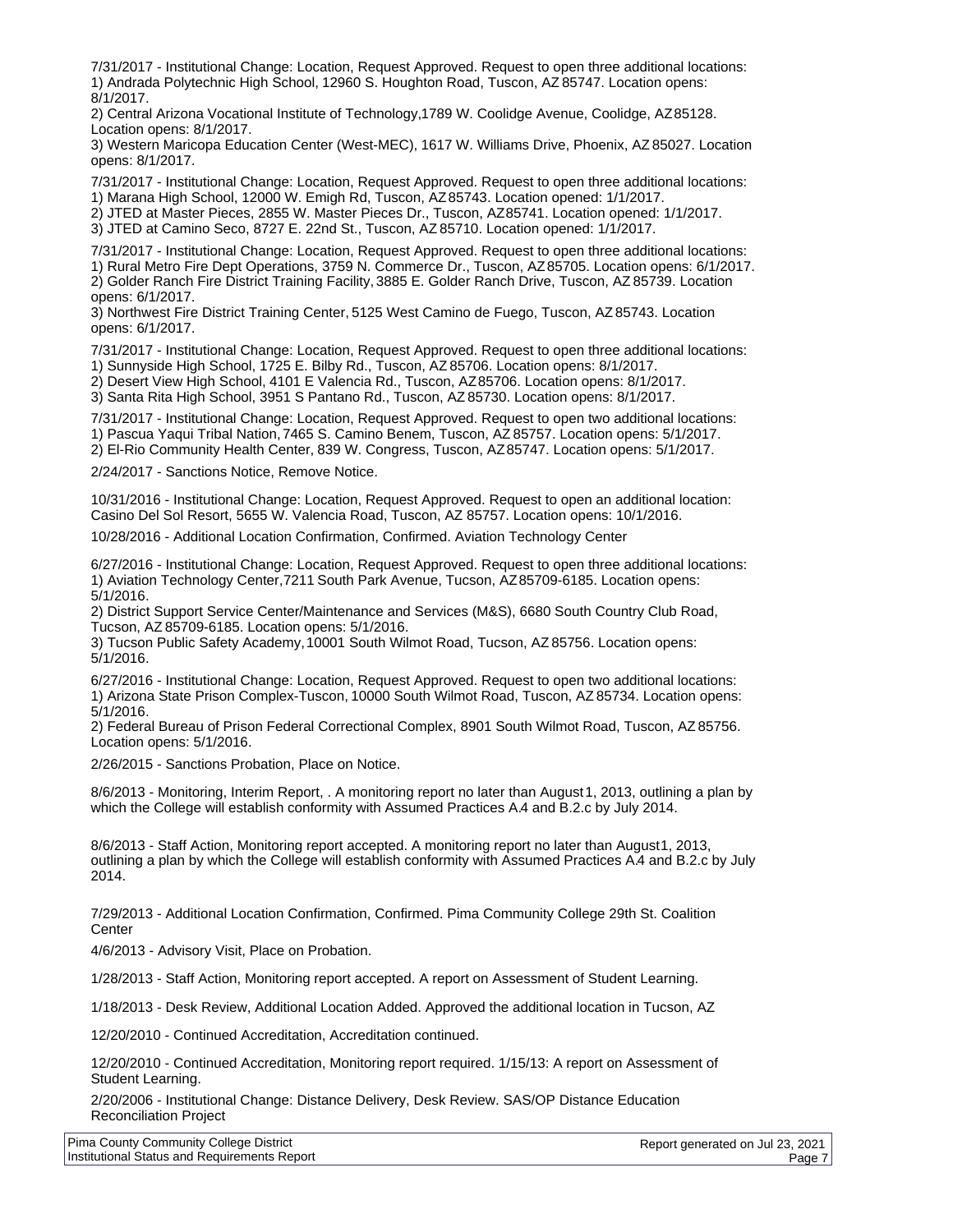2/20/2006 - Staff Recommendation, Distance delivery. Distance delivery approval

6/30/2003 - Staff Recommendation, New site added. Include a new campus in northwest Tucson

9/16/2002 - Staff Recommendation, New site added. Add degree sites in Gila County, AZ.

8/20/2001 - Continued Accreditation, Accreditation continued. Accreditation continued at Associate's level

8/20/2001 - Continued Accreditation, Monitoring report required. 9/30/02: report on outcomes of the student assessment program

8/20/2001 - Continued Accreditation, Monitoring report required. 9/30/03: report on concerns related to federal compliance, occupational education, developmental education, and organizational development.

11/19/1999 - Focused Visit, New Program Added. Approval to include the ITCAP program at various sites within the U.S.

7/15/1997 - Staff Action, Progress report accepted. Report on the plan for the assessment of student academic achievement.

11/4/1994 - Focused Visit, Focused Visit Completed. Evaluation focused on: 1) faculty, administrative and program evaluation; 2) student outcomes assessment; 3) implementation and evaluation of the strategic plan.

11/4/1994 - Focused Visit, Progress report required. 6/30/97: report on the plan for the assessment of student academic achievement.

10/8/1993 - Staff Action, Progress report accepted. Report on evaluation of Board of Governors regarding its role, effectiveness, and perceived public support.

7/14/1992 - Staff Action, Progress report accepted. Report on evaluation of Board of Governors regarding its role, effectiveness, and perceived public support.

7/17/1991 - Staff Action, Progress report accepted. Report on evaluation of Board of Governors regarding its role, effectiveness, and perceived public support.

5/13/1991 - Staff Action, Progress report accepted. Report on progress toward filling administrative positions throught Assistant Vice Chancellor level.

2/15/1991 - Continued Accreditation, Accreditation continued.

2/15/1991 - Continued Accreditation, Focused Visit Scheduled. Evaluation focused on: 1) faculty, administrative and program evaluation; 2) student outcomes assessment; 3) implementation and evaluation of the strategic plan.

2/15/1991 - Continued Accreditation, Probation withdrawn.

2/15/1991 - Continued Accreditation, Progress report required. 4/1/91: report on progress toward filling administrative positions throught Assistant Vice Chancellor level.

2/15/1991 - Continued Accreditation, Progress report required. 7/1/91; 7/1/92; 7/1/93: report on evaluation of Board of Governors regarding its role, effectiveness, and perceived public support.

3/16/1990 - Staff Action, Progress report accepted. Report documenting the institution's progress toward ameliorating the specific concerns that led to probation.

3/3/1989 - Staff Recommendation, Accreditation continued. Change recommended by Executive Director; action was based on the recommendation and findings of the teams for October 1988 (comp) and February 1989 (fact-finding visit).

3/3/1989 - Staff Recommendation, Placed on Probation. (Change recommended by Executive Director) Problems that threaten the College's ability to continued to meet GIRs 3a. and 3b. (relating to governance) and Evaluative Criteria 2,3, and 4 (relating to adequate resources appropriately organized to accomplish the institution's purposes, accomplishment of the institution's purposes, and continuing accomplishment of the institution's pursposes).

3/3/1989 - Staff Recommendation, Progress report required. (Change recommended by Executive Director) 3/1/90: Report documenting the institution's progress toward ameliorating the specific concerns that led to probation.

2/13/1989 - Advisory Visit, Advisory Visit. Fact-finding visit at request of Executive Director of the Commission.

10/3/1988 - Continued Accreditation, Comp Completed. A comprehensive evaluation for continued accreditation occurred on October 3-5, 1989. No action was taken.

5/15/1986 - Staff Action, Editorial Change. Revised wording for Locations Section: The College offers courses and programs at its four campuses and Skill Center in Tucson and Pima County, Arizona (Community Campus, Downtown Campus, East Campus, West Campus, and the Skill Center). Some courses are also offered at other instructional sites within the state.